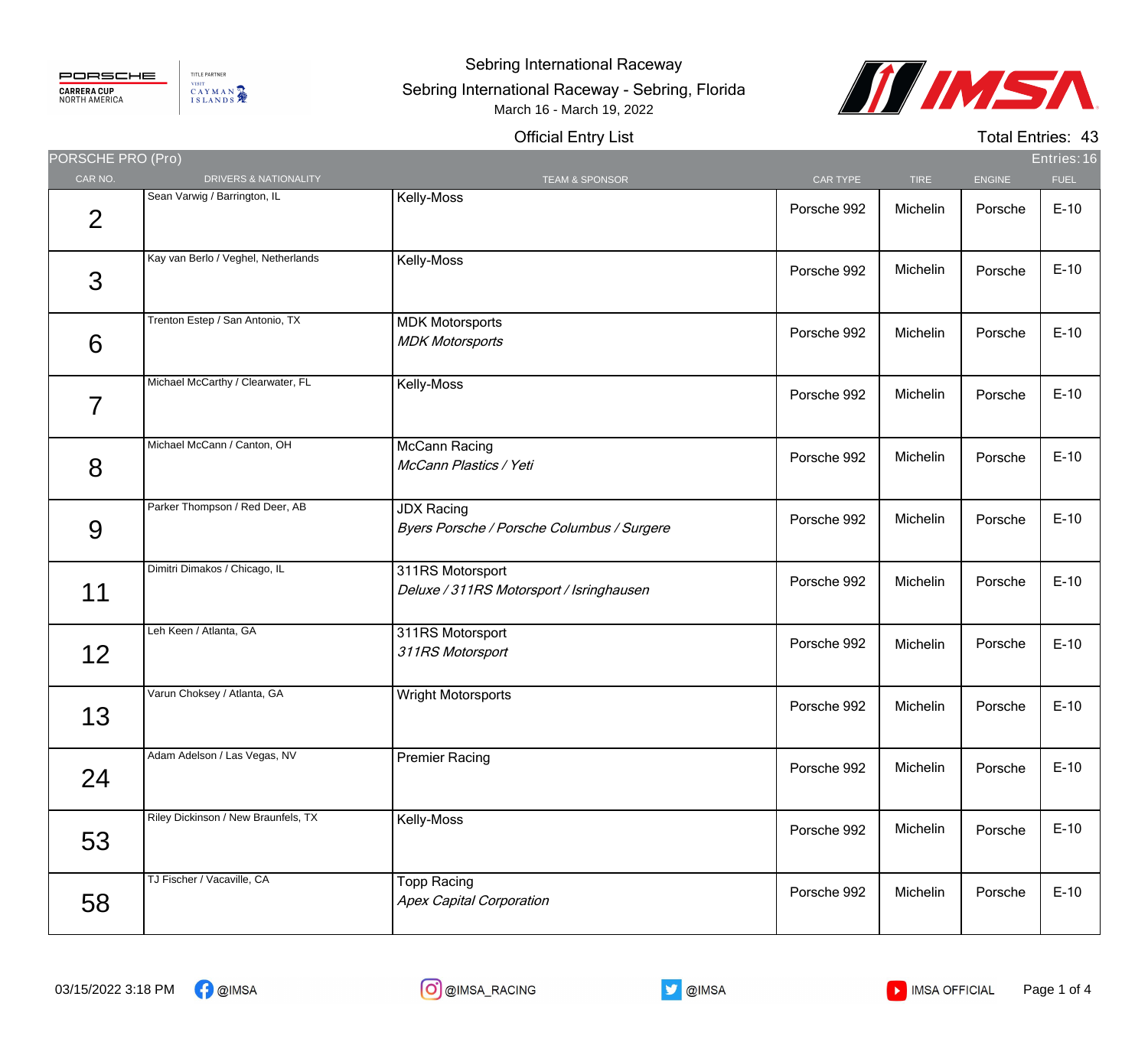| PORSCHE PRO (Pro) |                                    |                                                                                                          |                 |             |               | Entries: 16 |
|-------------------|------------------------------------|----------------------------------------------------------------------------------------------------------|-----------------|-------------|---------------|-------------|
| CAR NO.           | <b>DRIVERS &amp; NATIONALITY</b>   | <b>TEAM &amp; SPONSOR</b>                                                                                | CAR TYPE        | <b>TIRE</b> | <b>ENGINE</b> | <b>FUEL</b> |
| 77                | Travis Wiley / Austin, TX          | <b>Topp Racing</b><br><b>Apex Capital Corporation</b>                                                    | Porsche 992     | Michelin    | Porsche       | $E-10$      |
| 81                | Grant Talkie / Sarasota, FL        | <b>ACI Motorsports</b><br>Professional Lift Solutions / James Talkie Custom Homes /<br>Designs for Sport | Porsche 992     | Michelin    | Porsche       | $E-10$      |
| 88                | Hutton McKenna / Newport Beach, CA | Wright Motorsports                                                                                       | Porsche 992     | Michelin    | Porsche       | $E-10$      |
| 95                | Conor Flynn / Jacksonville, FL     | Irish Mike's Racing<br>FlynnCo Cars / Chillout Systems                                                   | Porsche 992     | Michelin    | Porsche       | $E-10$      |
|                   | PORSCHE PRO-AM (Pro-Am)            |                                                                                                          |                 |             |               | Entries: 16 |
| CAR NO.           | <b>DRIVERS &amp; NATIONALITY</b>   | <b>TEAM &amp; SPONSOR</b>                                                                                | <b>CAR TYPE</b> | <b>TIRE</b> | <b>ENGINE</b> | <b>FUEL</b> |
| 16                | Pedro Torres / Wellington, FL      | <b>ACI Motorsports</b><br><b>Stoneleaf</b>                                                               | Porsche 992     | Michelin    | Porsche       | $E-10$      |
| 17                | Curt Swearingin / Chattanooga, TN  | <b>ACI Motorsports</b><br><b>World Racing League</b>                                                     | Porsche 992     | Michelin    | Porsche       | $E-10$      |
| 18                | Richard Edge / Atlanta, GA         | <b>ACI Motorsports</b><br>Staff Zone / Jim Ellis Automotive / Smartwave Technologies                     | Porsche 992     | Michelin    | Porsche       | $E-10$      |
| 22                | Carlos De Quesada / Tampa, FL      | Alegra Motorsports                                                                                       | Porsche 992     | Michelin    | Porsche       | $E-10$      |
| 26                | Peter Atwater / Denver, CO         | <b>JDX Racing</b><br><b>NULITE</b>                                                                       | Porsche 992     | Michelin    | Porsche       | $E-10$      |
| 30                | Dominique Lequeux / Gap, France    | <b>Goldcrest Motorsports</b>                                                                             | Porsche 992     | Michelin    | Porsche       | $E-10$      |
| 44                | Moisey Uretsky / Miami, FL         | <b>Accelerating Performance</b><br><b>Baby Bull Racing</b>                                               | Porsche 992     | Michelin    | Porsche       | $E-10$      |
| 47                | Justin Oakes / Houston, TX         | NOLASPORT<br><b>DRONEWORKS</b>                                                                           | Porsche 992     | Michelin    | Porsche       | $E-10$      |
| 55                | Matt Halcome / Dallas, GA          | <b>Goldcrest Motorsports</b>                                                                             | Porsche 992     | Michelin    | Porsche       | $E-10$      |

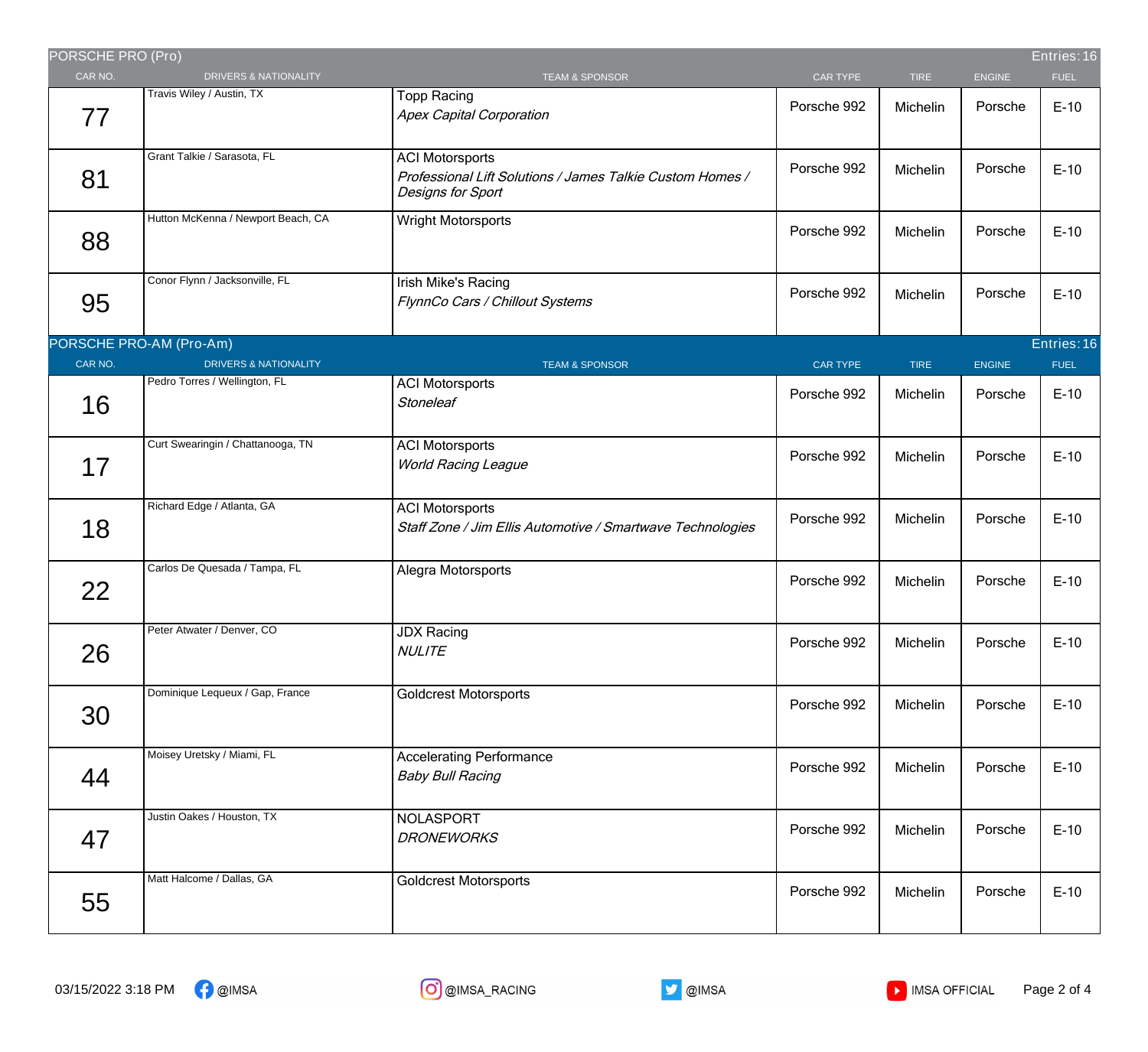|         | PORSCHE PRO-AM (Pro-Am)             |                                                                                                                         |                 |             |               | Entries: 16 |
|---------|-------------------------------------|-------------------------------------------------------------------------------------------------------------------------|-----------------|-------------|---------------|-------------|
| CAR NO. | <b>DRIVERS &amp; NATIONALITY</b>    | <b>TEAM &amp; SPONSOR</b>                                                                                               | <b>CAR TYPE</b> | <b>TIRE</b> | <b>ENGINE</b> | <b>FUEL</b> |
| 56      | Jeff Mosing / Austin, TX            | <b>Topp Racing</b><br><b>Mosing Motorcars</b>                                                                           | Porsche 992     | Michelin    | Porsche       | $E-10$      |
| 65      | Efrin Castro / Santiago, DR         | Kelly-Moss                                                                                                              | Porsche 992     | Michelin    | Porsche       | $E-10$      |
| 69      | Thomas Collingwood / St. John's, NL | <b>BGB Motorsports</b>                                                                                                  | Porsche 992     | Michelin    | Porsche       | $E-10$      |
| 84      | Marco Cirone / Toronto, ON          | <b>Mark Motors Racing</b>                                                                                               | Porsche 992     | Michelin    | Porsche       | $E-10$      |
| 89      | Mike Zoi / Miami, FL                | Ansa Motorsports                                                                                                        | Porsche 992     | Michelin    | Porsche       | $E-10$      |
| 97      | Craig Conway / Edgewater, FL        | Irish Mike's Racing<br>Diamond Suzuki                                                                                   | Porsche 992     | Michelin    | Porsche       | $E-10$      |
| 99      | Alan Metni / Austin, TX             | Kelly-Moss                                                                                                              | Porsche 992     | Michelin    | Porsche       | $E-10$      |
| AM(Am)  |                                     |                                                                                                                         |                 |             |               | Entries: 11 |
| CAR NO. | <b>DRIVERS &amp; NATIONALITY</b>    | <b>TEAM &amp; SPONSOR</b>                                                                                               | CAR TYPE        | <b>TIRE</b> | ENGINE        | <b>FUEL</b> |
| 4       | Robert Hanley / Foxfield, CO        | <b>JDX Racing</b>                                                                                                       | Porsche 992     | Michelin    | Porsche       | $E-10$      |
| 10      | Vernon McClure / Chesterfield, VA   | Kelly-Moss                                                                                                              | Porsche 992     | Michelin    | Porsche       | $E-10$      |
| 19      | Tom Balames / Bloomfield Hills, MI  | Kelly-Moss                                                                                                              | Porsche 992     | Michelin    | Porsche       | $E-10$      |
| 21      | Grady Willingham / Birmingham, AL   | <b>Goldcrest Motorsports</b><br>The Kessler Collection/ Rain Water / The Willingham<br>Company / Spell Restaurant Group | Porsche 992     | Michelin    | Porsche       | $E-10$      |
| 28      | Bob Mueller / Solana Beach, CA      | Octavio Tequila Racing<br><b>RMCI</b> Group                                                                             | Porsche 992     | Michelin    | Porsche       | $E-10$      |
| 29      | Jeffrey Majkrzak / Orono, MN        | <b>Goldcrest Motorsports</b><br>Intense Cycles / Rain Mountain Springwater                                              | Porsche 992     | Michelin    | Porsche       | $E-10$      |